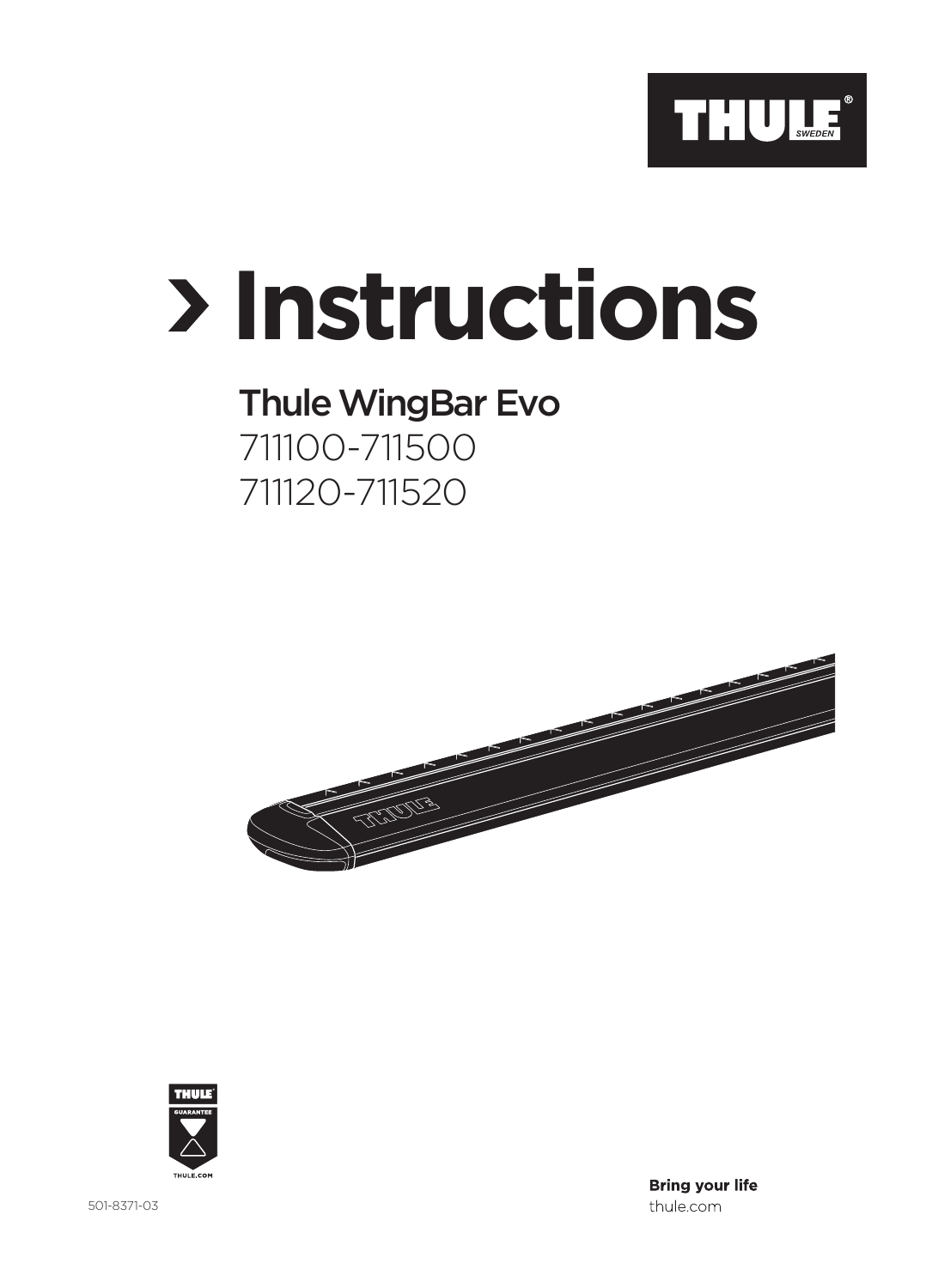- **EN** Load bar for Thule Evo roof rack system
- **DE** Traverse für Thule Evo Dachträgersystem
- **FR** Barre de toit Thule Evo
- **NL** Draagstang voor Thule Evo dakdragersysteem
- **IT** Barra portatutto per sistema portapacchi Thule Evo
- **ES** Barra de carga para sistema de portaequipajes Thule Evo
- **PT** Barra de carga para o sistema de barras de tejadilho Thule Evo
- **SV** Lasthållarprofil för Thule Evo takräckessystem
- **DK** Lastholder til Thule Evo tagbøjlesystemet
- **NO** Lastestang for Thule Evo takstativsystem
- **FI** Telineputki Thule Evo -kattotelinejärjestelmään
- **ET** Katusetala Thule Evo katuseraamisüsteemile
- **LV** Kravas stienis Thule Evo jumta bagāžnieka sistēmai
- **LT** Krovinio strypas Thule Evo stogo skersinių sistemai
- **PL** Belka bazowa do systemu bagażnika Thule Evo
- **RU** БГрузовая дуга для багажников на крышу Thule Evo
- **UK** Поперечини для системи автобагажника на дах Thule Evo
- **BG** Фиксатор на товара за система с релси на покрива Thule Evo
- **CS** Nosná tyč pro systém střešního nosiče Thule Evo
- **SK** Nosná tyč pre systém strešného nosiča Thule Evo
- **SL** Prečna palica za sistem strešnih prtljažnikov Thule Evo
- **HR/BIH** Šipka za teret za Thule Evo sustav krovnog nosača
- **RO** Bară de sarcină pentru sistemul portbagaj de acoperiș Thule Evo
- **HU** Keresztrúd Thule Evo tetőcsomagtartóhoz
- **EL** Μπάρα οροφής για τη σχάρα οροφής Thule Evo
- **TR** Thule Evo tavan taşıma sistemi için gerekli taşıyıcı bar

מוטות גגון עבור מערכת Thule Evo אג של HE

**AR** الحقائب من Thule Evo قضيب تحميل لنظام حمل

- **ZH** 適用於 Thule Evo 車頂架系統的荷重桿
- **JA** Thule Evo ルーフラックシステム用ロードバー
- **KO** Thule Evo 루프 랙 시스템용 로드 바
- **TH** โหลดบาร์สำ หรับระบบแร็คหลังคา Thule Evo







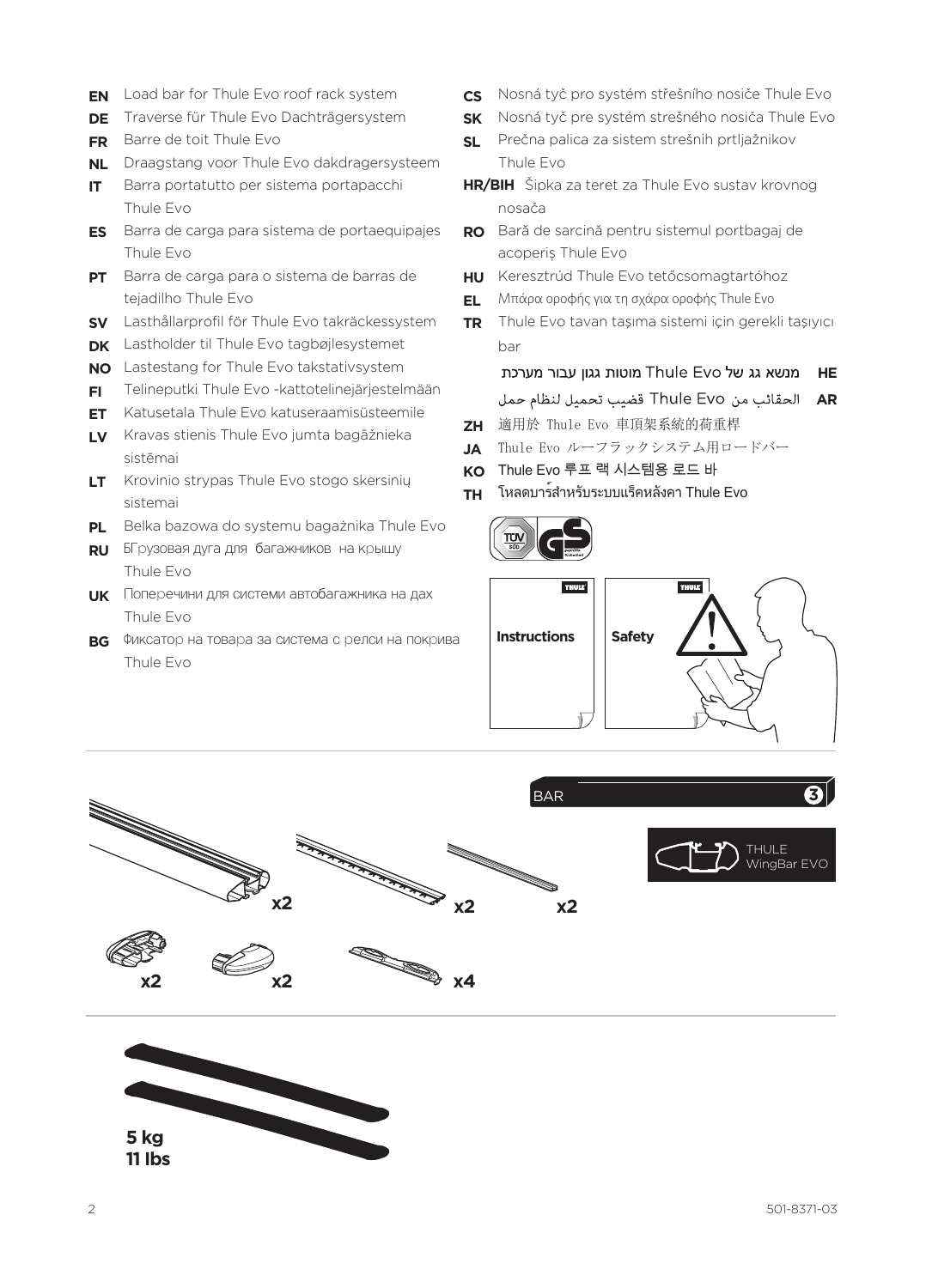